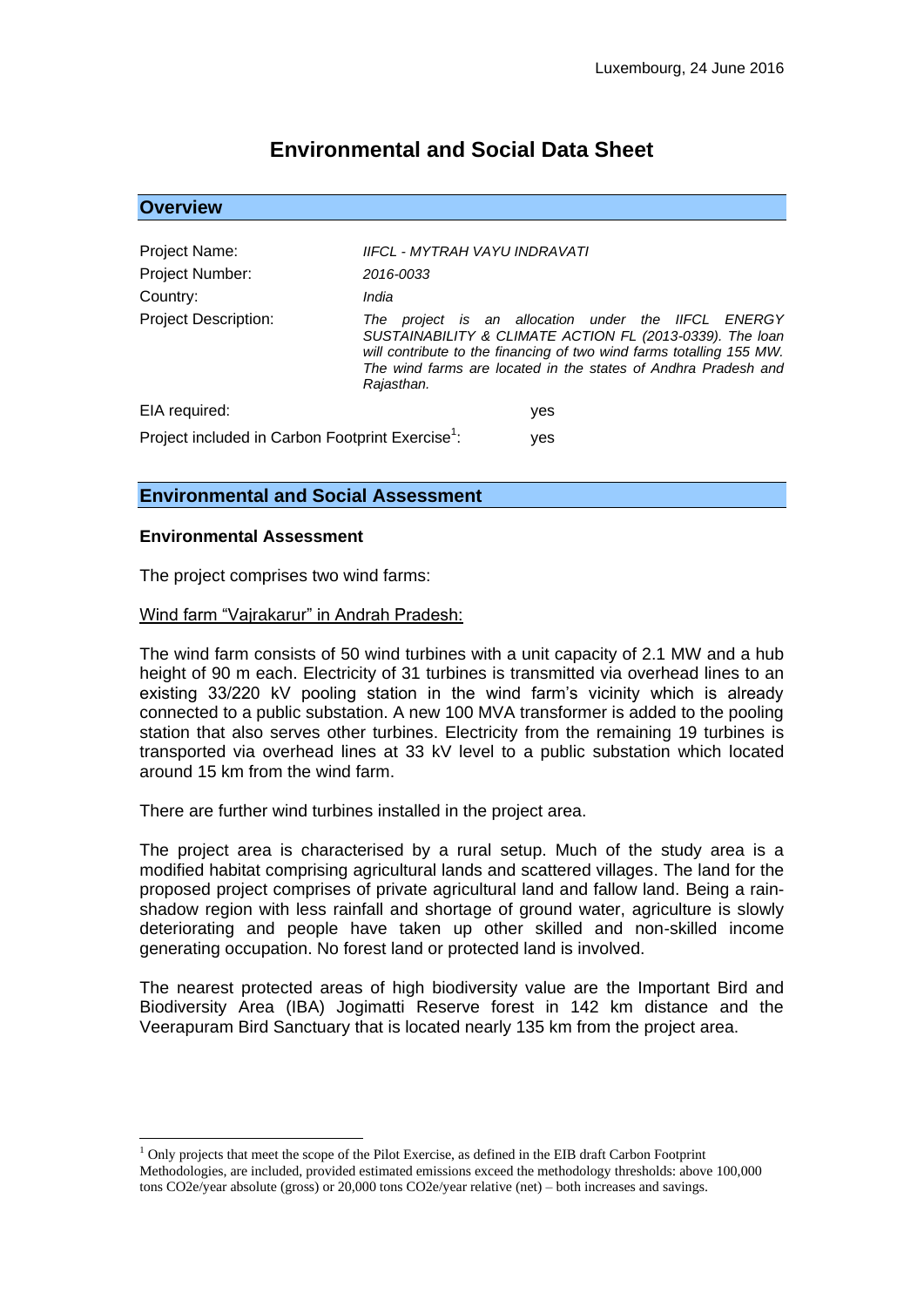### Wind farm "Bhesada" in Rajasthan:

The wind farm consists of 24 wind turbines with a unit capacity of 2.1 MW and a hub height of 90 m each. Electricity produced is transmitted via overhead lines at to an existing 33/220 kV pooling station which is located in wind farm's vicinity. From there, electricity is transmitted via existing overhead lines at 220kV level to a public substation which is around 51 km away.

The project is part of a larger wind farm of 300 MW. Numerous additional wind farms are located in the same area, totaling some 3-4 GW.

The project area is characterised by a rural setup. Much of it is modified habitat, mainly in the form of rain-fed farmlands. The land for the proposed project comprises of agricultural land and fallow land. No protected land is involved. Forest land is existing in the project area but not affected.

The nearest protected area is Desert National Park (IBA) at a distance of 70 km approximately.

The project area is water scarce.

The entire Indian subcontinent, including study-area, is situated within the limits of the Central Asian Flyway (CAF).

The project, if located inside the EU, would fall under Annex II of the EIA Directive 92/2011/EU leaving to the competent authority the decision as to whether an EIA is required or not. According to applicable Indian law, wind power projects do not require an EIA. Consequently, no screening took place. However under the conditions established by the Bank under the related Framework Loanthe final beneficiary was required to carry out an Environmental and Social impact Assessment (ESIA) study for the project.

Two comprehensive ESIA studies including Environmental and Social Management Plans have been produced by external consultants and completed in November 2015 (Vajrakarur) and December 2015 (Bhesada), respectively. The studies cover the entire scope of the project with one exception: The ESIA for Vajrakarur did not comprise micro-site specific impacts for 9 turbines as their location was still uncertain at the time of ESIA. Confirmation collected in the meantime from the promoter and the ESIA expert suggest that these 9 turbines are located inside the study area and subject to the same generic risk profile as the other wind turbines of the wind farms. The Bhesada wind farm was about completed at the time of ESIA. The two ESIAs conclude that the project has no significant negative environmental and social impacts if the recommended mitigation measures are implemented. The latter are summarized in two detailed Environmental and Social Management Plans (ESMPs) that were partially implemented during construction and that still need to be fully implemented by the promoter and its key contractors over loan life time.

The two ESIA studies are considered to be sufficiently in line with international standards with one exception: The bird impact assessments in both ESIA studies lack an appropriate site-specific data basis. Further, cumulative impacts are not considered in any of the ESIAs despite other wind farms of various developers in the project's vicinity.

After thorough analysis of the ESIA studies and consultation with its authors, the Bank concludes that the project sites do not feature significant bird risks when proper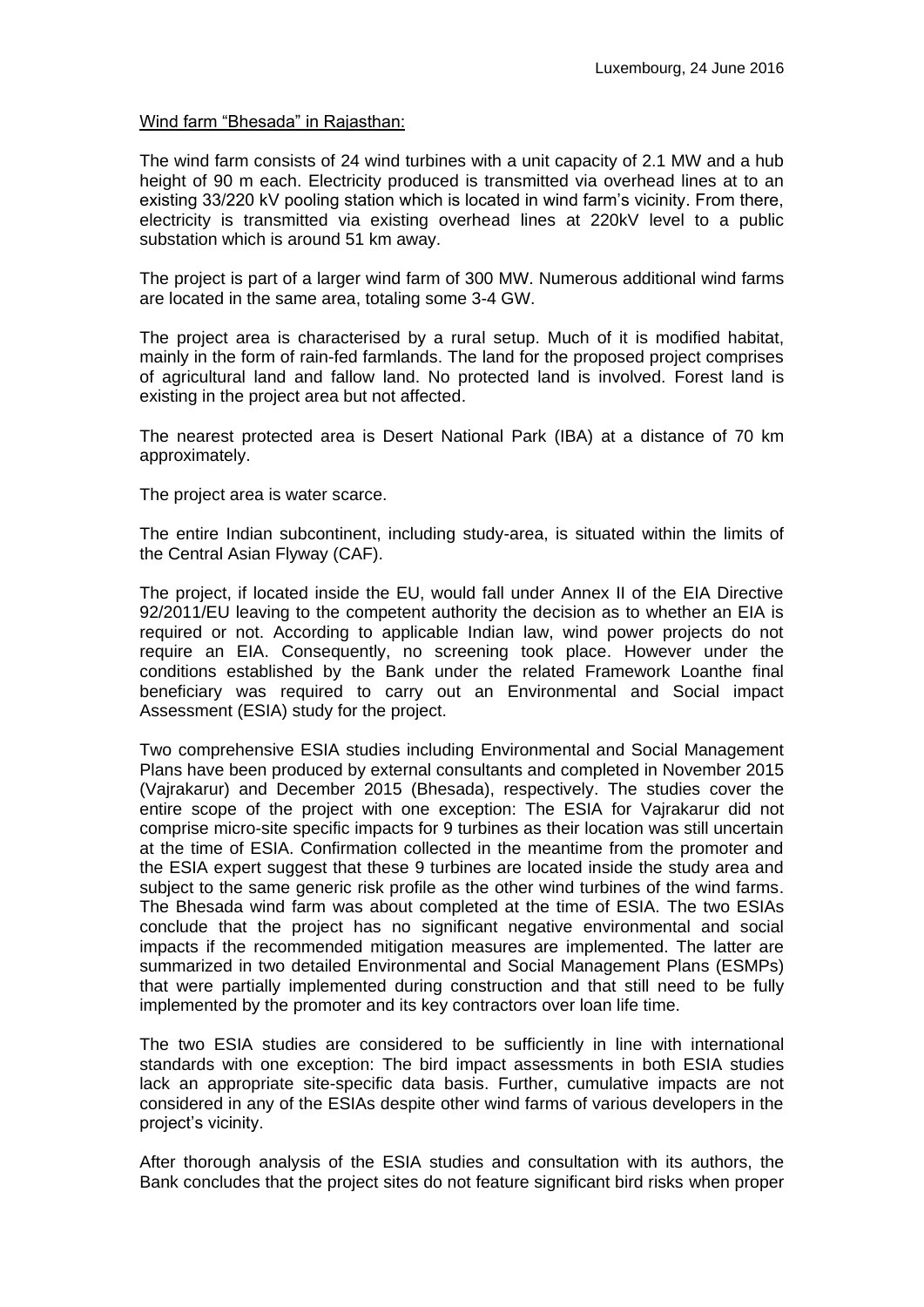mitigation measures are applied. Both project areas are substantially distant to areas of high biodiversity value.

The Bank therefore explicitly requests, that all bird risk mitigation measures as suggested in the ESMPs must be fully implemented by the promoter. For the Bhesada wind farm this comprises, amongst others, to pursue supplementary short and longer term monitoring campaigns, to count bird mortality, and – if deemed appropriate after further analysis – to introduce temporary turbine shut down during bird migration events. The ESMP for the Vajrakarur wind farm suggests, amongst others, the installation of visibility enhancement objects such as marker balls, bird deterrents, or diverters along transmission lines and on any guy wires used to support towers to avoid avian collision, and recommends the implementation of a long-term programme, designed to monitor avifaunal activity with reference to windturbines, to be instituted at the project-site.

In addition, the Bank considers the implementation of additional site-specific bird surveys important to verify the project-related impacts on critically endangered, endangered, and vulnerable bird species as well as on migratory birds and to verify the appropriateness of the mitigation measures proposed. This is largely reflecting current ESMP recommendations but may also go beyond. Corresponding undertakings and reporting requirements are proposed.

## **EIB Carbon Footprint Exercise**

The project has no direct greenhouse gas (GHG) emissions. Estimated GHG emissions savings in a standard year of operation are 303 kT of  $CO<sub>2</sub>$  equivalent per year compared to a baseline comprising the current fleet of thermal power plants, new coal power plants, and new renewable energy installations.

For the annual accounting purposes of the EIB Carbon Footprint, the project emissions will be prorated according to the EIB lending amount signed in that year, as a proportion of project cost.

### **Social Assessment**

The project contributes to improving the electricity supply of India on the basis of renewable resources. In addition, the project offers benefits to local communities through employment opportunities during project implementation and operation as well as through the improvement of existing and installation of new roads.

The project has neither involuntary resettlement nor indigenous people's issues. There are no culturally important sites in or around the Bhesada project site. Potential noise impacts on a small temple in the Vajrakarur site area are minor.

The Bhesada wind farm is located on public revenue land which is leased from the Government of Rajathan for 30 years for the purpose of installing a wind farm. The land allotment is conditional to leaving the land available to grazing activities by local farmers. Compensation has been paid by the developer to affected people for the loss of revenues in the immediate footprint of wind turbines, roads, and transmission poles. The compensation payments were collected and further distributed by dedicated Village Development Committees (VDC).

In contrast, the Vajrakarur project is located on private land which was bought for the purpose of this project. Land acquisition took place on the basis of a 'willing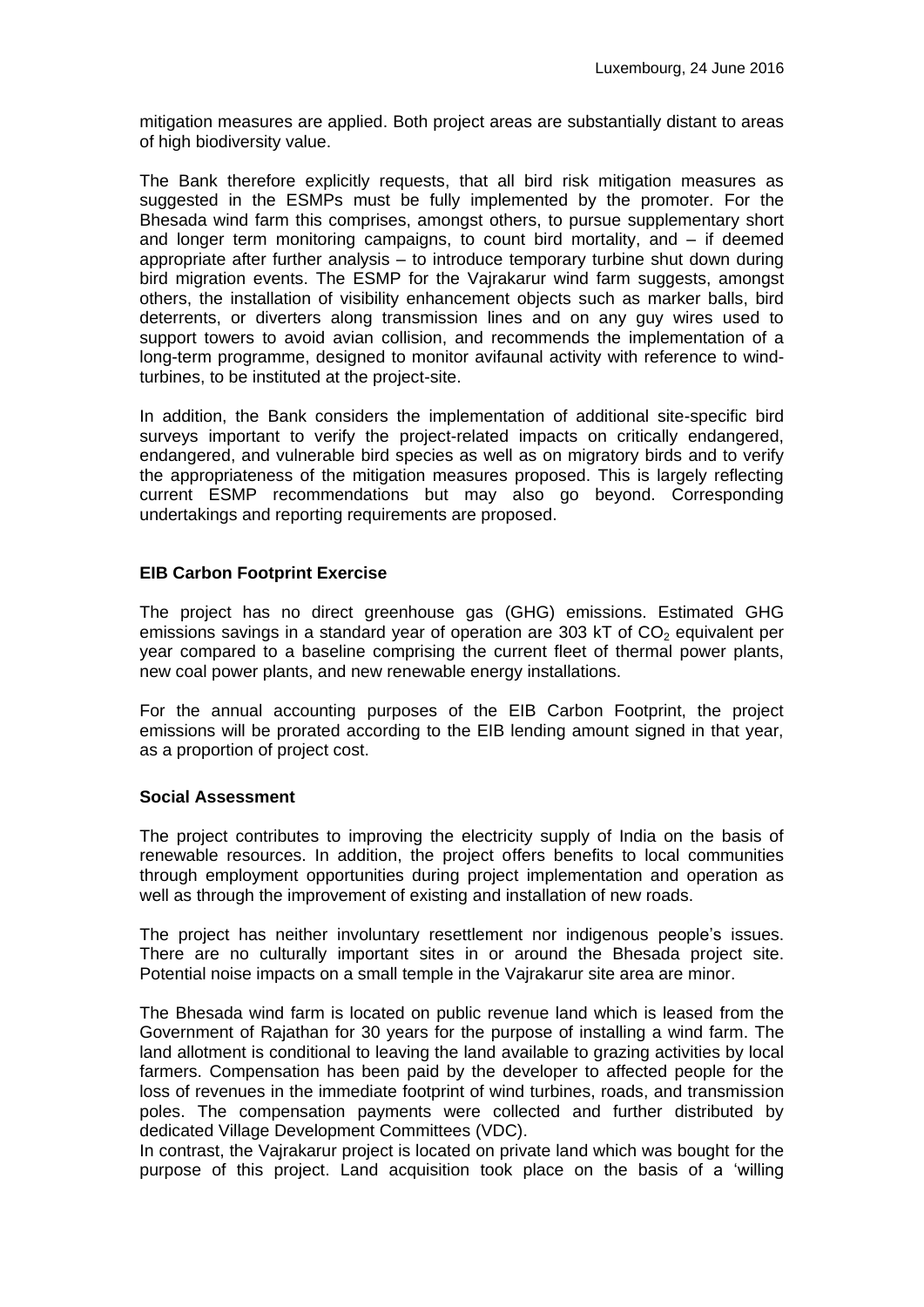buyer/willing seller' basis. The conversion of private agricultural land to nonagricultural land (NA) for industrial purpose requires permission from state authorities. The financial intermediary (FI) is following this up.

Stakeholder consultations pursued during ESIAs confirm the appropriateness of the land acquisition and allotment/compensation processes; prices paid were deemed adequate by all consultees and in-line with or above prevailing market prices. The land around the turbines of both wind farms remains open for agricultural use and grazing activities. Only the pooling stations are fenced off for safety reasons. The project neither comprises economic nor physical involuntary resettlement.

Local people are employed by the EPC contractor for works and services that do not require specialist skills. Besides local people who represent the majority of workers, skilled workers were hired from outside. They were accommodated in rented accommodation in nearby villages (Vajrakarur) and in a labour camp (Bhesada), respectively. The latter is explained by the remote location of the wind farm.

Child labour is forbidden by national law and not an issue in the project. The same applies to bonded labour. Full compliance with national law is a loan undertaking of the financial intermediary.

Occupational health and safety (OHS) standards are deemed satisfactory. The EPC contractor in charge of installation and operation of both wind farms is ISO 9001, ISO 14001 and OHSAS 18001 certified. It applies internationally accepted OHS standards. The contractor's HSE protocols for the two wind farms list multiple trainings, low numbers of injuries and no fatalities. The Bank's impression of OHS standards when visiting the construction site of the Varjakurur wind farm was good.

A few receptors (mostly with temporary use, a few permanently used settlements) are located close to individual turbines of both wind farms. They may temporarily suffer from noise levels and / or shadow flicker impacts above recommended threshold levels. The ESMP contains noise monitoring campaigns to follow this risk up. Shadow flicker risks are limited to few receptors but remain below internationally accepted levels. Effective mitigation measures such as implementation of hedges, constructive measures at receptor buildings, or temporary curtailments of individual turbines are available if in individual cases too high noise and/or shadow flicker levels were measured after project implementation.

Mitigation measures are suggested in the two ESMPs, addressing all key issued including occupational health and safety, community health and safety, noise, shadow flicker etc. At both sites, a formal and effective grievance redress mechanism for community people still has to be implemented by the promoter. The turbine supplier needs to be appropriately involved into this process, particularly at the Bhesada site, as it operates the project and adjacent wind farms.

### **Public Consultation and Stakeholder Engagement**

There is no requirement by law to pursue public consultation for wind farm projects in India. The Bhesada wind farm spreads across 18 villages and the Vajrakarur wind farm across 7 villages, respectively. Village citizens are generally represented by the Sarpanch (elected head) of their respective Gram Panchayat.

The developer had pursued informal consultations with land owners during project development. However, no formal consultations have taken place yet.